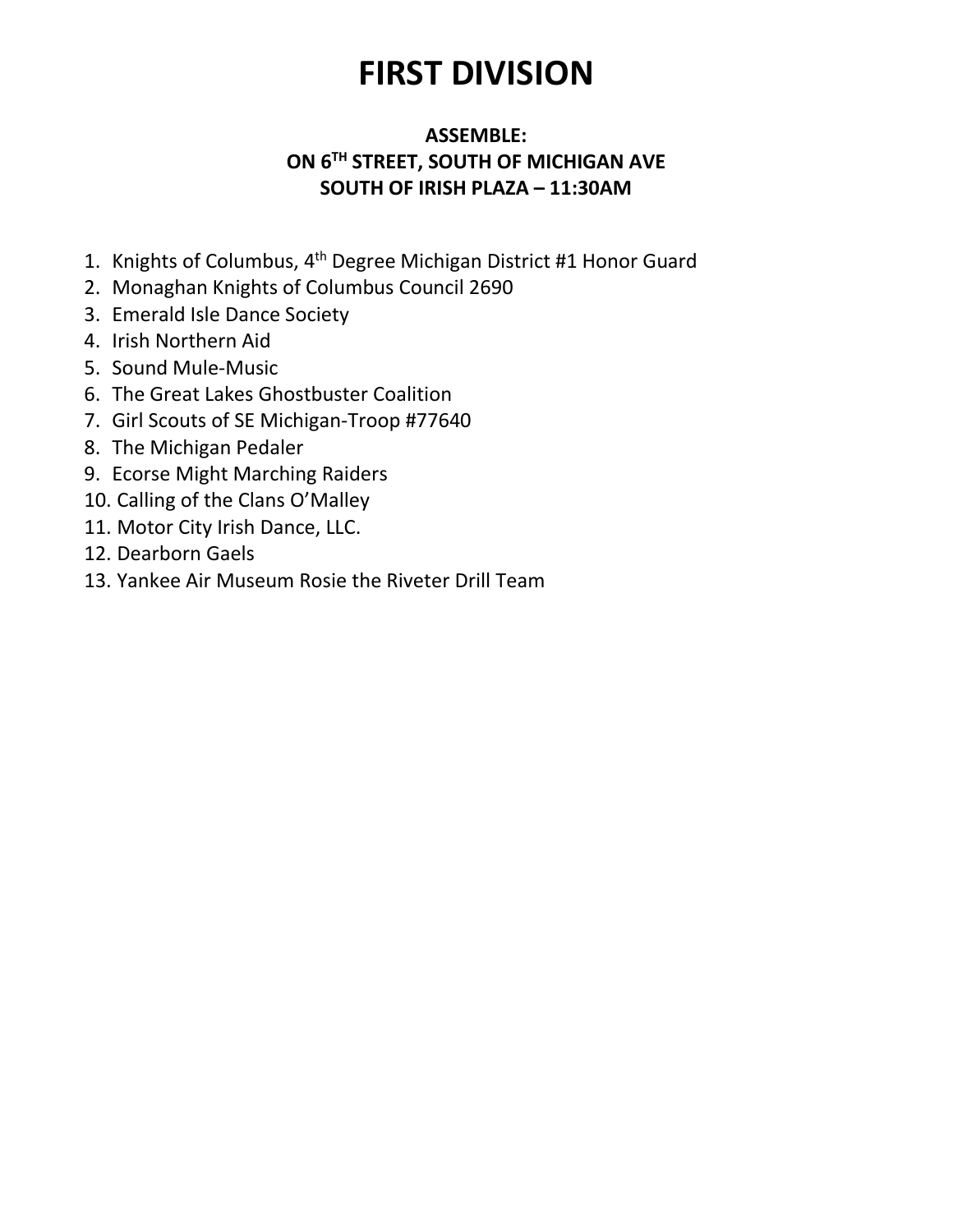## SECOND DIVISION

### ASSEMBLE: CORNER OF PORTER STREET, W OF 6TH STREET BACK TO MUDGIES – 11:30AM

- 14. Friendly Sons of St. Patrick
- 15. Jim Dewan Memorial Scholarship Program
- 16. LSM Winds
- 17. Murphy's Irish Cottage
- 18. O'Hare School of Irish Dance
- 19. Sons of the Auld Sod
- 20. Woodbridge Business District
- 21. Grobbel's Gourmet
- 22. Trinity Council No. 36, Knight Masons
- 23. Chandler Park "Sonic Blue" Marching Eagles
- 24. Ms. Senior Michigan, Beth M. Grothe
- 25. Hairy Houdini Siberian Husky Rescue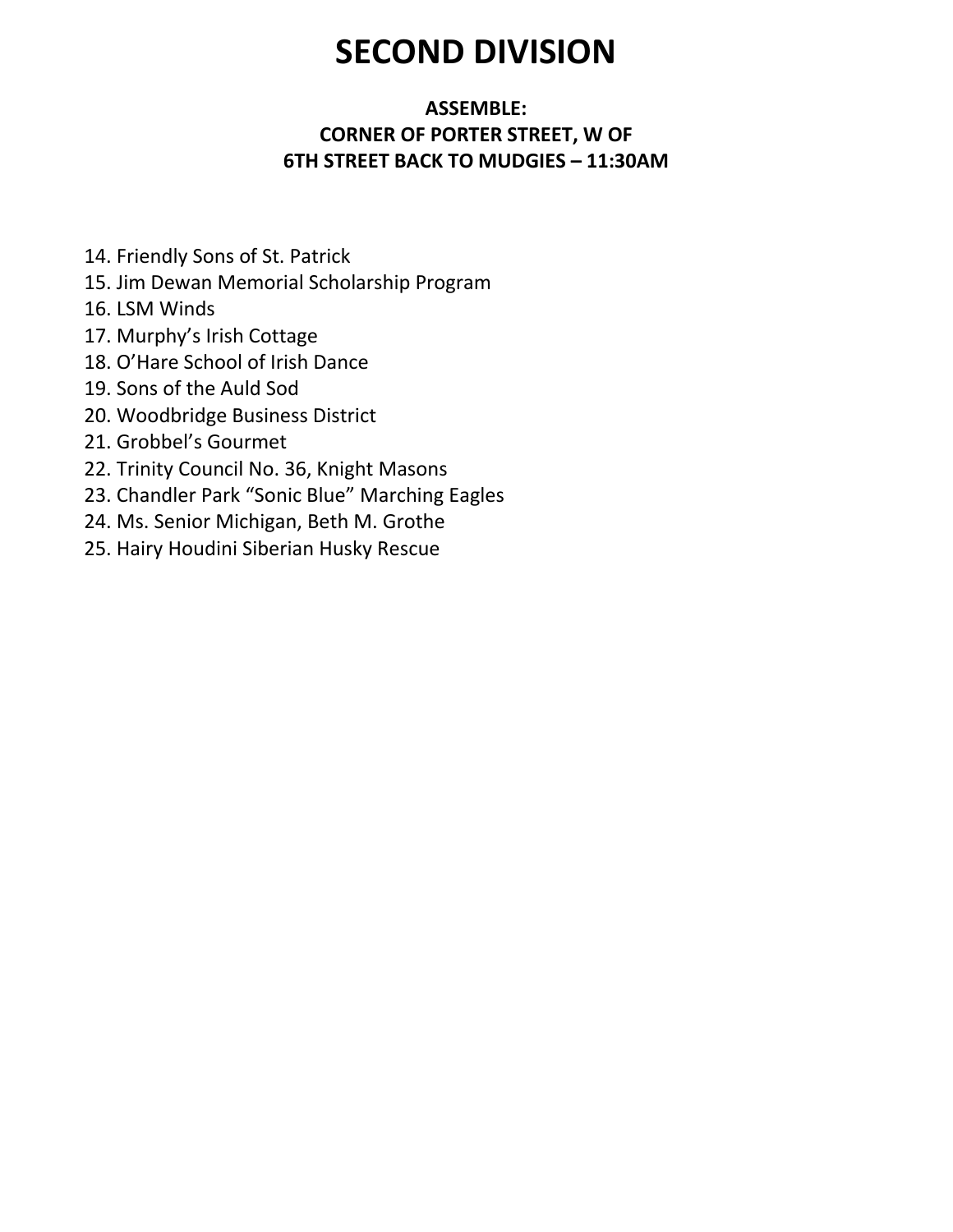## THIRD DIVISION

#### ASSEMBLE: ON PORTER STREET, WEST OF MUDGIES BEHIND 2<sup>ND</sup> DIVISION, CLOSER TO TRUMBULL - 11:30AM

- 26. Gaelic League of Detroit-Irish American Club
- 27. Calling of the Clans Egan
- 28. Ardan Academy of Irish Dance
- 29. American Red Cross of Southeastern Michigan
- 30. River Rouge High School Marching Band
- 31. The Handlebar Detroit
- 32. Tiny Tumblers Gymnastics
- 33. Calling of the Clans O'Donnell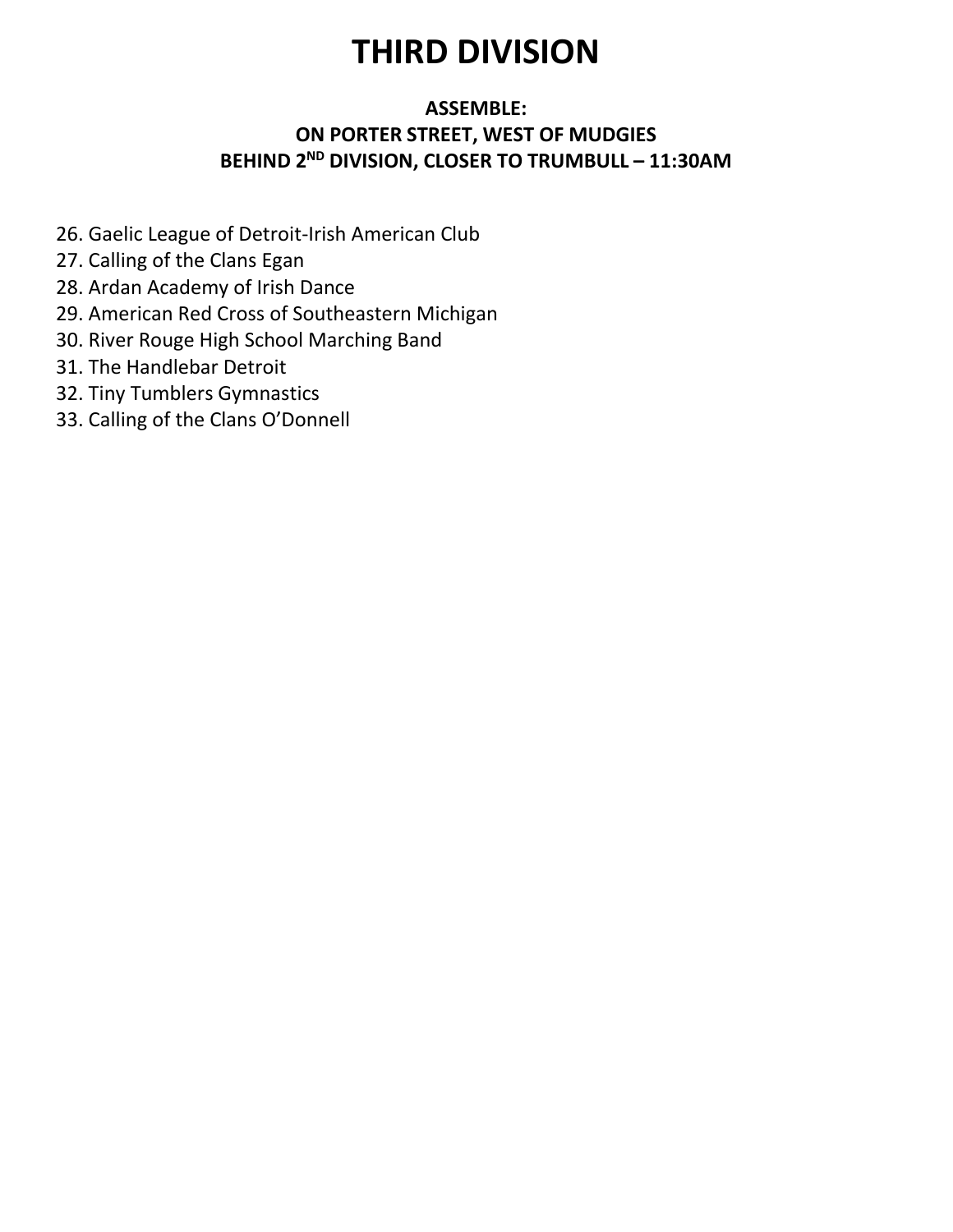# FOURTH DIVISION

### ASSEMBLE: ON 6TH STREET, AT NORTH CORNER OF PORTER BACK TO/PAST ABBOTT – 11:30AM

- 34. Camp Casey's Hero Herd
- 35. Fraternal Order of United Irishmen
- 36. Metro Detroit Police & Fire Pipes & Drums
- 37. St. Patrick Senior Center, Inc.
- 38. Calling of the Clans McLaughlin
- 39. Detroit City Football Club & Supporters
- 40. Irish Genealogical Society of Michigan
- 41. Sound Mule-Music
- 42. Canterbury Village Events-Dino and Dragon Stroll
- 43. Corktown Community
- 44. My Virtual Academy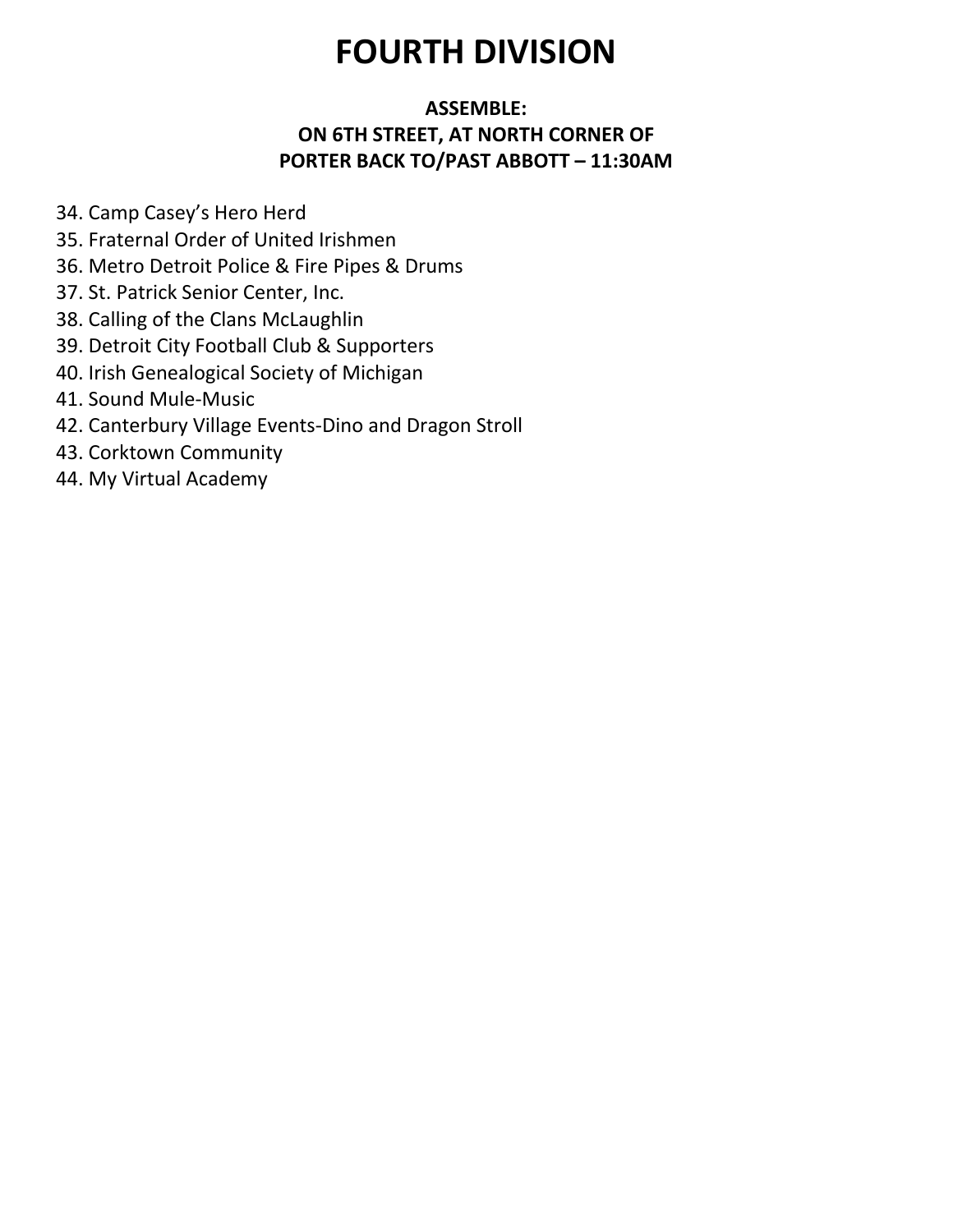## FIFTH DIVISION

### ASSEMBLE: ON ABBOTT STREET, AT THE CORNER OF 6TH ST. – 11:30AM

- 45. Shannon Irish Dance Academy
- 46. A.O.H. Michigan Hibernian Rifles Honor Guard
- 47. A.O.H. Michigan State Board
- 48. A.O.H. Patrick Ryan Division
- 49. A.O.H. Fr Solanus Casey Division
- 50. A.O.H. James O. Flynn Division
- 51. A.O.H. O'Brien Division
- 52. Sound Mule Music
- 53. St. Brigid Hibernian Scholarship Program
- 54. L.A.O.H. Rose Kennedy Division
- 55. L.A.O.H. Ethel Kennedy Division
- 56. L.A.O.H. Catherine McAuley Division
- 57. L.A.O.H. Elizabeth Fagan Division
- 58. O'Halloran Family-Irish Bar Owner's Association
- 59. Colin Paige Memorial Pipe Band
- 60. Detroit Yacht Club
- 61. Incorporated Society of Irish American Lawyers